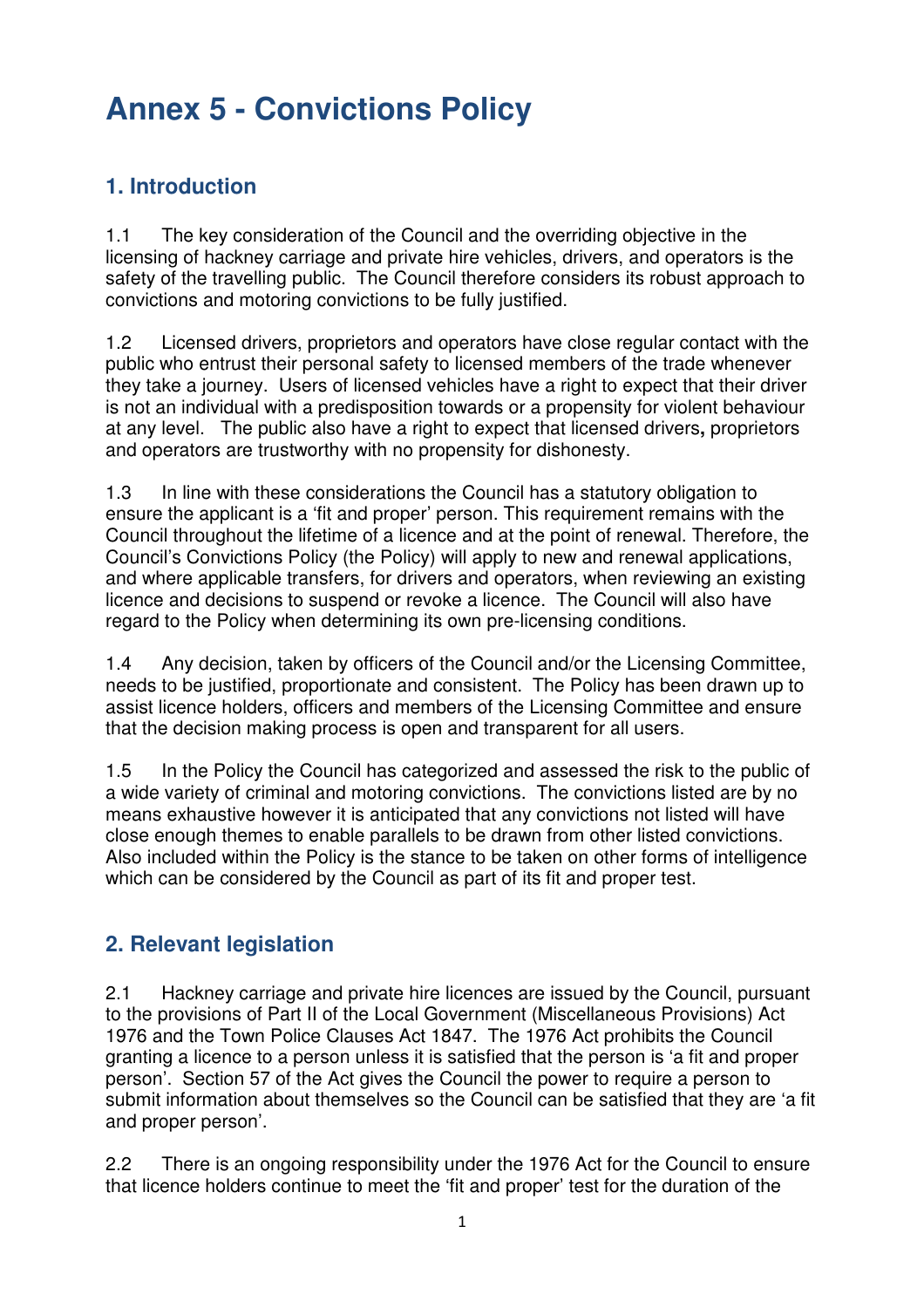licence period and Sections 61 & 62 of the '1976 Act', gives the Council the power to suspend, revoke or to refuse to renew a driver or operator licence.

### **3. General principles**

3.1 In this Policy any reference to offences should be taken to include convictions, cautions, fixed penalty notices, and any other form of restorative justice. Such determinations can be regarded as being similar in terms of culpability, evidence and the admission of guilt. The categories include attempts, incitement, aid and abet, cause and/or permit, counsel or procure or conspiracy to commit an individual offence which can attract the same penalty.

3.2 Reference to 'applicants and 'licence holders' in this policy includes drivers, proprietors and operators as appropriate.

3.3 By virtue of the Rehabilitation of Offenders Act 1974 (Exceptions) (Amendment) Order 2002 'taxi' drivers are an exempt occupation for the purposes of the 1974 Act and convictions are therefore never spent. The Council is therefore able to take into account spent convictions but will do so in a fair and proportionate way. Operators are not an exempt occupation.

3.4 The Policy also deals with any civil actions including injunctions, breaches of licensing conditions or byelaws, complaints, allegations, cautions and intelligence made available to the Council by the Police or other partner agencies, and anything considered by the Courts that hasn't resulted in a conviction.

3.5 Anecdotal evidence can be taken into account and may, on occasions, be the sole reason for the refusal, suspension or revocation of a licence. Where allegations are presented as evidence further information must be sought from the applicant.

3.6 The investigating officer/Licensing Committee cannot go behind the existence of a conviction in an attempt to re-try the case. The conviction will be considered in so far as it relates to whether the applicant/licence holder is a fit and proper person to hold a licence.

3.7 Each case will be considered on its own merits and discretion may be exercised where appropriate and the appropriate weight attached to the evidence under consideration. The Council will consider –

- the nature of the offence and any penalty imposed
- the length of time since the offence
- the individual's age when the offence was committed
- the history and pattern of offending
- whether the matter has previously been considered
- the intent or harm that was or could have been caused
- any other relevant matter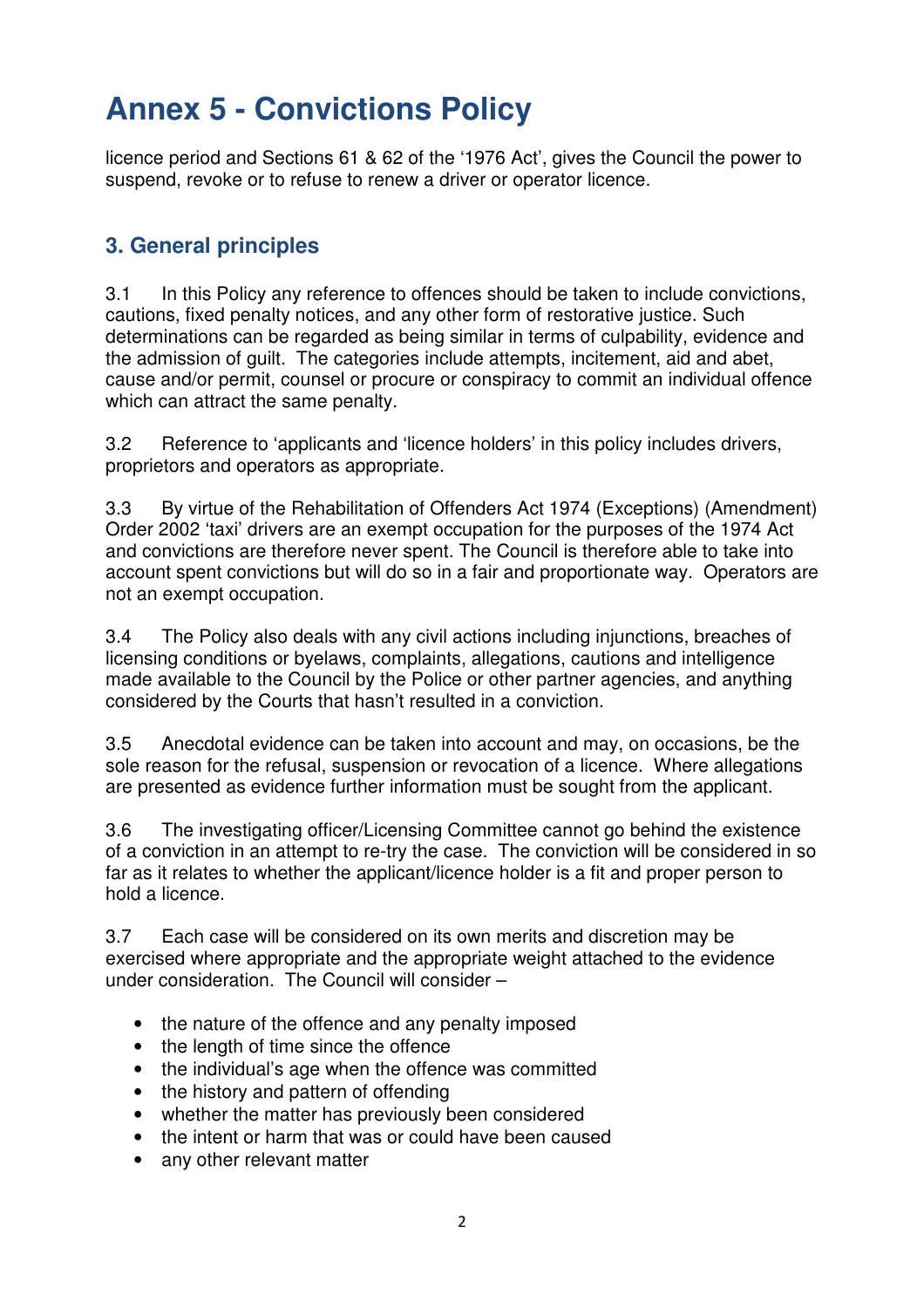3.8 The Council may depart from the policy however it will only do so in exceptional circumstances where genuine and mitigating circumstances have been demonstrated. The otherwise good character and driving record of the applicant or licence holder will not ordinarily be considered as exceptional circumstances.

3.9 The tables included within the Policy set out the number of points that will be attached for each offence when determining an application or when a licence is renewed or reviewed. The points may be applied to new applicants and existing licence holders. The points will remain on the licence as specified in the table.

### **4. Investigation, Determination and Appeal Procedure**

- 4.1 The Council will deal with offences as follows
	- On receiving a disclosure from the DBS or other notification a member of the Licensing Team will assess whether any of the convictions and/or any of the additional information received has any relevance as to whether the applicant/licence holder is a fit and proper person to hold a licence,
	- A member of the Licensing Team will investigate the facts, which may include interviewing the applicant/licence holder under caution. The Council may also, as part of its investigation request a Police National Computer Check (PNC) from the Police to ensure it has all the evidence necessary to properly investigate the matter. This may mean that matters that formed part of a previous decision are reconsidered in the light of new evidence and this may result in a licence, previously granted, being revoked.
	- A report will be made to the Licensing, Food & Safety Manager (the Manager).
	- The Manager will review the case file and, where appropriate, will interview the applicant/licence holder and make his determination. The outcome will be conveyed to the applicant/licence holder in writing.
	- In the first instance the applicant/licence holder has a right of appeal against the award of points to the Licensing Committee. The appellant may submit documentary evidence in advance of the hearing and has the right to address the Committee and/or nominate someone else to do so on their behalf. Appeals must be made in writing to licensing.team@colchester.gov.uk or to the Licensing, Food & Safety Manager, Rowan House, 33 Sheepen Road, Colchester, CO3 3WG within 21 days from the date of notification of suspension/revocation.
	- If the right of appeal is exercised the Licensing Committee will consider the facts of the case and make its determination.
	- The Committee may exercise its discretion to increase or reduce the number of points that are applied for a conviction. The number of points may be reduced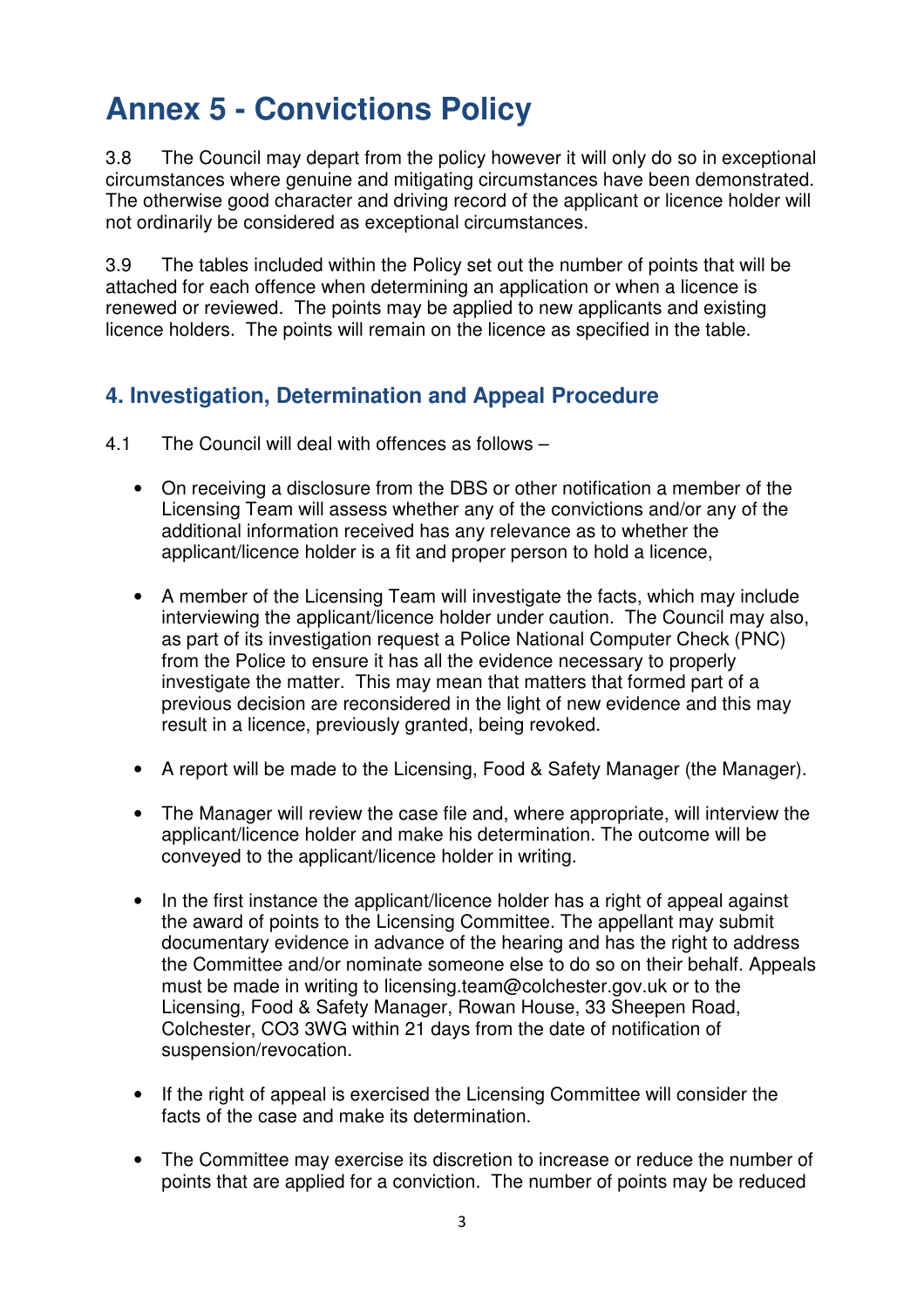where it considers that the case has been proved by the applicant that there were genuine and mitigating circumstances in relation to the conviction.

- There is a further right of appeal to the Magistrates Court. Any such appeal must be made in writing, within 21 days from the date of the decision/notification of the decision, to the Clerk of the Court, Essex Magistrates' Courts, Osprey House, Hedgerows Business Park, Colchester Road, Springfield, Chelmsford, Essex, CM2 5PF.
- Where an appeal has been made the implementation of any suspension or revocation will be held until the appeal has been determined.

### **5. Application of Points**

5.1 In addition to setting out the points to be applied for each offence the tables are colour coded to indicate the Council's stance in relation to a new or renewal application or to the review of a licence.

**Red (9 to 12 points) -** Where the convictions of an applicant result in the accumulation of 12 or more points an applicant should expect their application to be refused. If a licence holder's conduct is such that, were they to be applying for a new licence, their application would be refused, they should expect consideration to be given to the revocation of their licence.

**Orange (5 to 8 points) -** Where the convictions of an applicant result in the accumulation of between 8 and 5 points an applicant should expect their application to be referred to the Licensing Committee for determination. If a licence holder's conduct is such that, were they to be applying for a new licence, their application would be referred to the Licensing Committee for determination, they should expect their case to be referred to the Licensing Committee for consideration where it may be suspended or revoked.

**Green (0 to 4 points) -** Where the convictions of an applicant result in the accumulation of 4 or less points the application is likely to be granted. A licence holder should expect that the points will be applied to their licence but no further action is likely to be taken unless circumstances indicate that consideration by the Licensing Committee is appropriate.

**Please note – In addition to points for convictions, licence holders may also receive penalty points for breaches of policy etc. under the Council's Penalty Points Scheme. These points will be added to those for convictions and where the total exceeds 12 in any one year the licence holder should expect consideration to be given to the suspension or revocation of their licence.**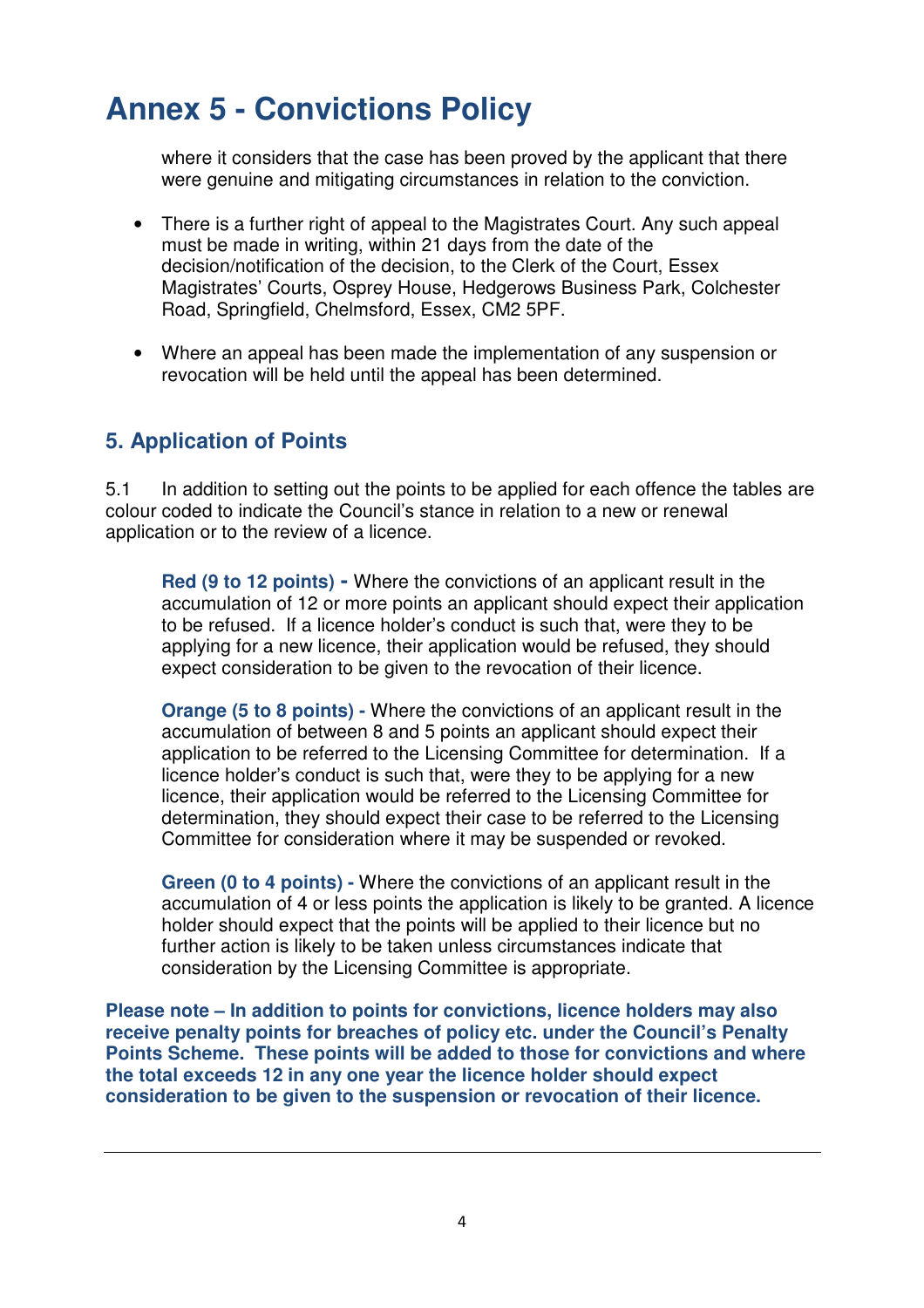### **Examples of how the scheme will operate**

#### **New Applicants**

An applicant with a 5 year old conviction for shoplifting and an 8 year old one for driving with no insurance will have 4 and 3 points respectively. This places the application in the orange zone and they should expect it to be referred to the Licensing Committee for determination. In the event that a licence is granted 7 points will remain on the driver's record. These points will continue to decrease during the course of the licence in accordance with the Convictions Policy for example when the licence is 2 years old there will be 5 points on the licence. If a driver then receives penalty points for smoking in a vehicle the points will be added to the 5 points already on their licence. These penalty points only last for a period of 12 months.

#### **Existing Licence Holders**

Existing licence holders must declare any convictions etc. at the point at which they are convicted. A driver with a new convictions for a Breach of the Peace will be given 3 points on their licence. These points will reduce over the course of the licence. If the conviction were for Possessing Controlled Drugs 12 points would be given and in line with the Policy consideration given to the revocation of the driver's licence. Any penalty points awarded during the course of the licence will be added to the existing conviction points.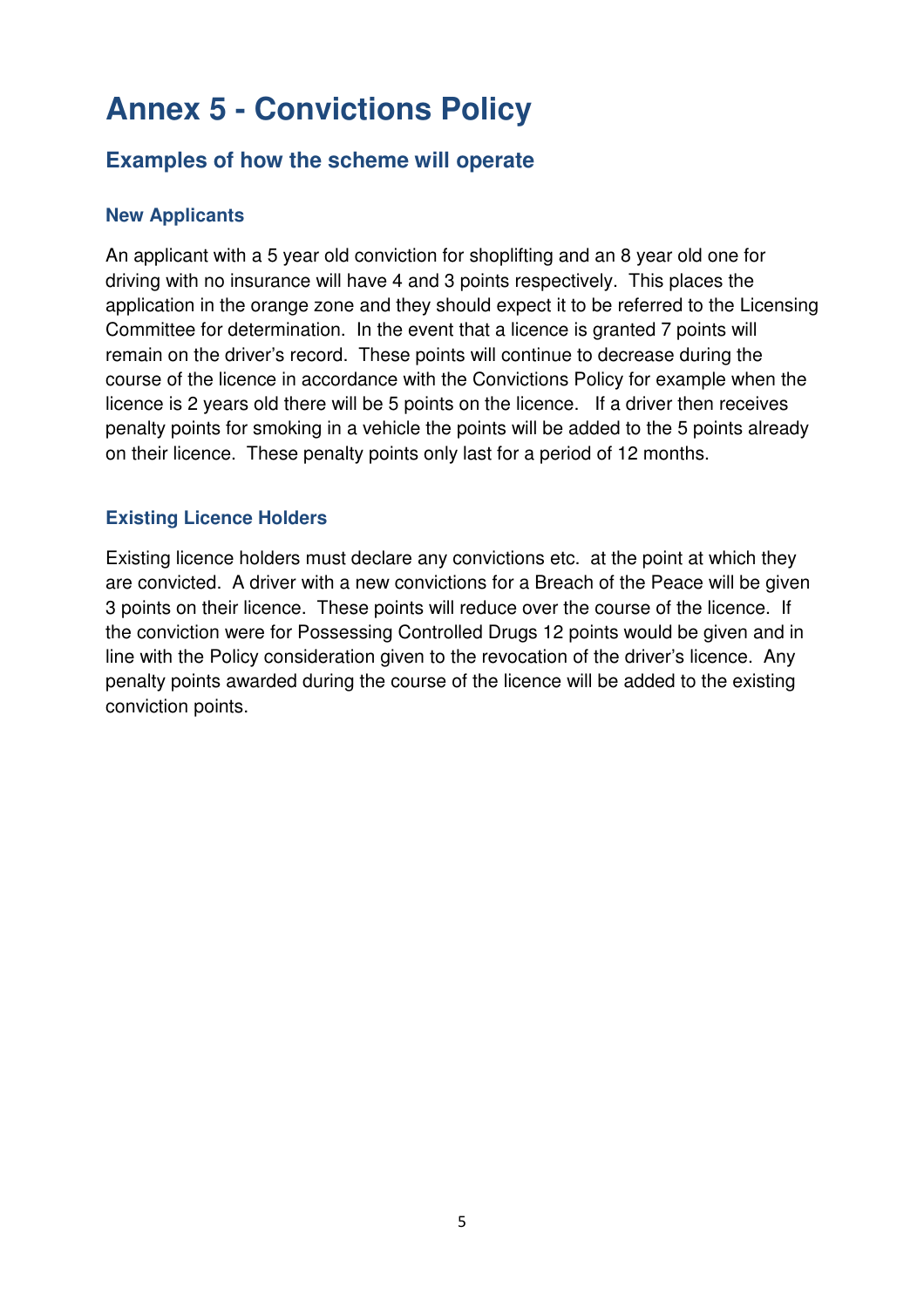## **5.2. Criminal Convictions**

### **Level 1 – Serious crime including sexual offences**

Offences (including but not limited to) -

|                                                    | <b>Serious Crime including Sexual Offences</b>                                             |
|----------------------------------------------------|--------------------------------------------------------------------------------------------|
| Type of offence                                    | <b>Number of Points</b><br>(Points are doubled for a term of<br>imprisonment)              |
| <b>Murder</b>                                      |                                                                                            |
| Manslaughter                                       |                                                                                            |
| Manslaughter or culpable homicide<br>while driving | Unless there are exceptional circumstances<br>a licence will not normally be granted where |
| Causing death by dangerous or<br>careless driving  | the applicant has a conviction for any of the<br>offences listed in this table             |
| Gross indecency with a female                      |                                                                                            |
| Gross indecency with a male                        |                                                                                            |
| Indecent assault on a female                       |                                                                                            |
| Indecent assault on a child under 16               |                                                                                            |
| years                                              |                                                                                            |
| <b>Buggery</b>                                     |                                                                                            |
| Rape                                               |                                                                                            |
| Indecent exposure                                  |                                                                                            |
| Indecent exposure to the                           |                                                                                            |
| annoyance of residents                             |                                                                                            |
| Indecent exposure with intent to                   |                                                                                            |
| insult a female                                    |                                                                                            |
| Unlawful sexual intercourse                        |                                                                                            |
| Importuning                                        |                                                                                            |
| Living of immoral earnings                         |                                                                                            |
| Prostitution                                       |                                                                                            |
| Possessing or distributing obscene<br>material     |                                                                                            |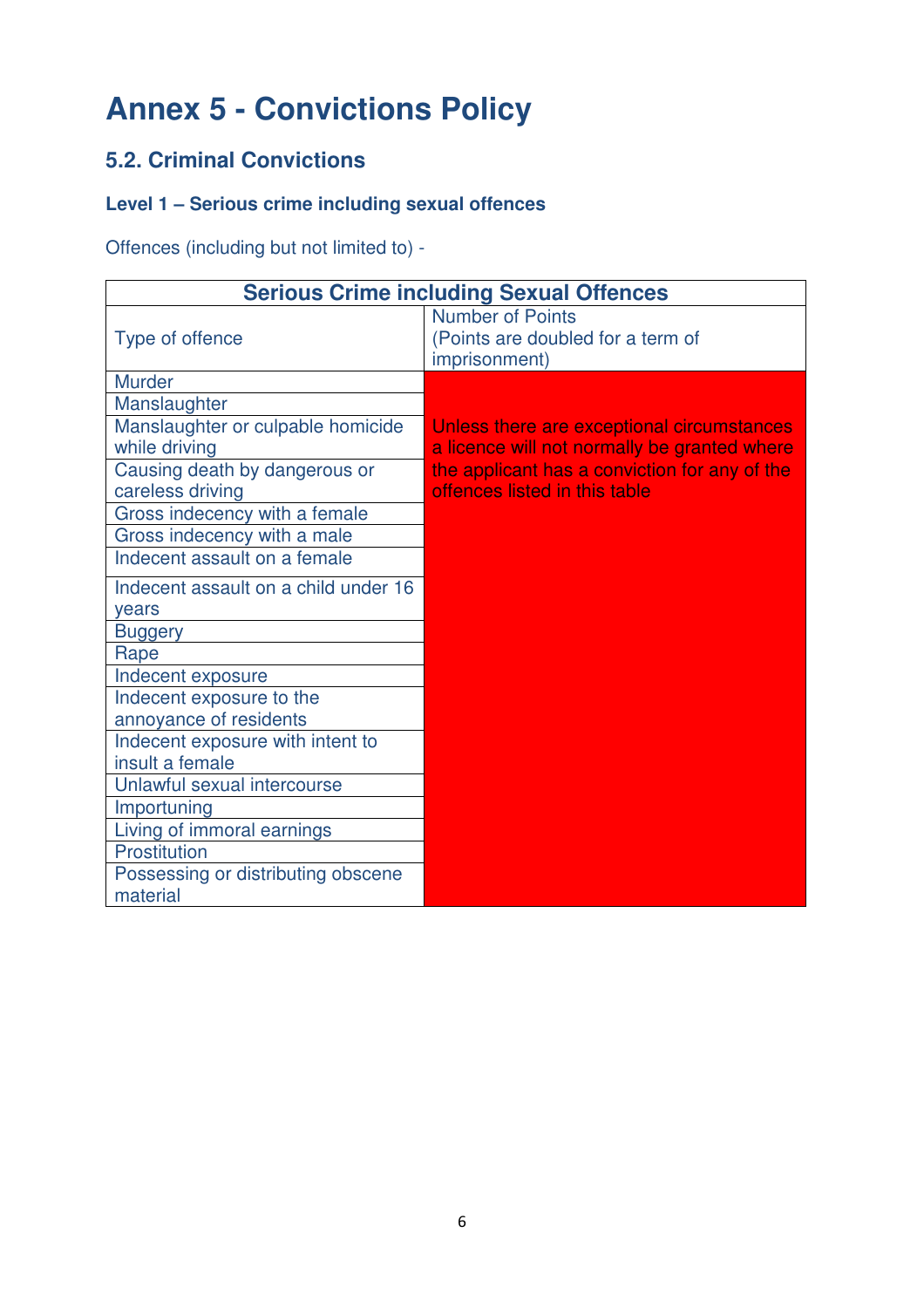### **Level 2 - Offences usually associated with violence or high value crime**

Offences (including but not limited to) –

| Offences usually associated with violence or high value crime |                 |                 |                         |                 |                 |                                   |                |                |                |                |
|---------------------------------------------------------------|-----------------|-----------------|-------------------------|-----------------|-----------------|-----------------------------------|----------------|----------------|----------------|----------------|
| Years since conviction received (or                           | 1               | $\overline{2}$  | 3                       | $\overline{4}$  | 5               | 6                                 | $\overline{7}$ | 8              | 9              | 10             |
| part year)                                                    |                 |                 |                         |                 |                 |                                   |                |                |                |                |
|                                                               |                 |                 | <b>Number of Points</b> |                 |                 |                                   |                |                |                |                |
| Type of offence                                               |                 |                 |                         |                 |                 | (Points are doubled for a term of |                |                |                |                |
|                                                               |                 |                 | imprisonment)           |                 |                 |                                   |                |                |                |                |
| <b>Possessing Controlled Drugs</b>                            | 12              | $\overline{12}$ | 12                      | 12              | 8               | 6                                 | $\overline{4}$ | $\overline{2}$ | 1              | $\overline{0}$ |
| <b>Possessing Controlled Drugs with</b>                       | $\overline{12}$ | $\overline{12}$ | $\overline{12}$         | $\overline{12}$ | $\overline{12}$ | $\overline{12}$                   | 10             | 8              | 6              | $\overline{4}$ |
| intent to supply                                              |                 |                 |                         |                 |                 |                                   |                |                |                |                |
| <b>Producing Controlled Drugs</b>                             | 12              | 12              | 12                      | 12              | 12              | 10                                | 8              | 6              | $\overline{4}$ | $\overline{2}$ |
| Importing drugs                                               | 12              | $\overline{12}$ | 12                      | $\overline{12}$ | $\overline{12}$ | $\overline{12}$                   | 10             | 8              | 6              | $\overline{4}$ |
| Burglary & Theft - Aggravated                                 | 12              | 12              | 12                      | 12              | 12              | 12                                | 8              | 6              | $\overline{4}$ | $\overline{2}$ |
| Robbery                                                       | 12              | 12              | 12                      | 12              | 12              | $\overline{12}$                   | 12             | 12             | 8              | 6              |
| Aggravated vehicle taking (causing                            | 12              | 12              | 12                      | 12              | 12              | 12                                | 12             | 12             | 8              | 6              |
| death)                                                        |                 |                 |                         |                 |                 |                                   |                |                |                |                |
| Arson                                                         | 12              | 12              | 12                      | 12              | 12              | 12                                | 12             | 12             | 12             | 12             |
| Grievous Bodily Harm, s20                                     | 12              | 12              | 12                      | 12              | 12              | 12                                | 8              | 6              | $\overline{4}$ | $\overline{2}$ |
| Grievous Bodily Harm, s18                                     | 12              | 12              | 12                      | 12              | 12              | 12                                | 12             | 12             | 8              | 6              |
| <b>Possess Offensive Weapon</b>                               | 12              | 12              | 12                      | 8               | 6               | $\overline{4}$                    | $\overline{2}$ | $\overline{0}$ | $\overline{0}$ | $\overline{0}$ |
| Possession of Firearm with intent                             | 12              | $\overline{12}$ | $\overline{12}$         | 12              | 12              | 8                                 | 6              | $\overline{4}$ | $\overline{2}$ | $\overline{0}$ |
| Possession of a Firearm                                       | 12              | 12              | 12                      | 8               | 6               | $\overline{4}$                    | $\overline{2}$ | $\overline{0}$ | $\overline{0}$ | $\overline{0}$ |
| <b>Criminal Damage</b>                                        | 12              | 12              | 12                      | 8               | 6               | $\overline{4}$                    | $\overline{2}$ | $\overline{0}$ | $\overline{0}$ | $\overline{0}$ |
| <b>Violent Disorder</b>                                       | 12              | 12              | 12                      | 8               | 6               | $\overline{4}$                    | $\overline{2}$ | $\overline{0}$ | $\overline{0}$ | $\overline{0}$ |
| Riot                                                          | 12              | 12              | 12                      | 12              | 8               | 6                                 | $\overline{4}$ | $\overline{2}$ | $\overline{0}$ | $\overline{0}$ |
| Affray                                                        | 12              | 12              | 12                      | 6               | 5               | $\overline{4}$                    | $\overline{3}$ | $\overline{2}$ | $\overline{1}$ | $\overline{0}$ |
| <b>Assault on Police Officer</b>                              | 12              | 12              | 12                      | 8               | 6               | 5                                 | $\overline{4}$ | 3              | $\overline{2}$ | $\overline{1}$ |
| <b>Common Assault</b>                                         | $\overline{12}$ | $\overline{12}$ | $\overline{12}$         | 8               | 6               | 5                                 | $\overline{4}$ | $\overline{3}$ | $\overline{2}$ | $\overline{0}$ |
| Hate crime                                                    | 12              | 12              | 12                      | 12              | 8               | $\overline{6}$                    | $\overline{4}$ | $\overline{3}$ | $\overline{2}$ | $\overline{0}$ |
| <b>Resisting Arrest</b>                                       | $\overline{12}$ | 12              | 12                      | 8               | 6               | $\overline{4}$                    | $\overline{2}$ | $\overline{0}$ | $\overline{0}$ | $\overline{0}$ |
| Using threatening, abusive words or                           | 5               | $\overline{4}$  | 3                       | $\overline{2}$  | 1               | $\overline{O}$                    | $\Omega$       | $\Omega$       | $\overline{0}$ | $\overline{0}$ |
| behaviour                                                     |                 |                 |                         |                 |                 |                                   |                |                |                |                |
| <b>Battery</b>                                                | 12              | 12              | 12                      | 8               | 6               | 5                                 | $\overline{4}$ | 3              | $\overline{2}$ | $\overline{0}$ |
| <b>Breach of the Peace</b>                                    | 3               | $\overline{2}$  | 1                       | $\overline{0}$  | $\overline{0}$  | $\overline{0}$                    | $\overline{0}$ | $\overline{0}$ | $\overline{0}$ | $\overline{0}$ |
| <b>Drunk and Disorderly</b>                                   | $\overline{3}$  | $\overline{2}$  | $\overline{1}$          | $\overline{0}$  | $\overline{0}$  | $\overline{0}$                    | $\overline{0}$ | $\overline{0}$ | $\overline{0}$ | $\overline{0}$ |
| Obstruction                                                   | 12              | 12              | 12                      | 6               | $\overline{4}$  | $\overline{2}$                    | $\overline{0}$ | $\overline{0}$ | $\overline{0}$ | $\overline{0}$ |
| Indecent/nuisance telephone calls                             | 12              | 12              | 12                      | 12              | 12              | 8                                 | 6              | $\overline{4}$ | $\overline{2}$ | $\overline{1}$ |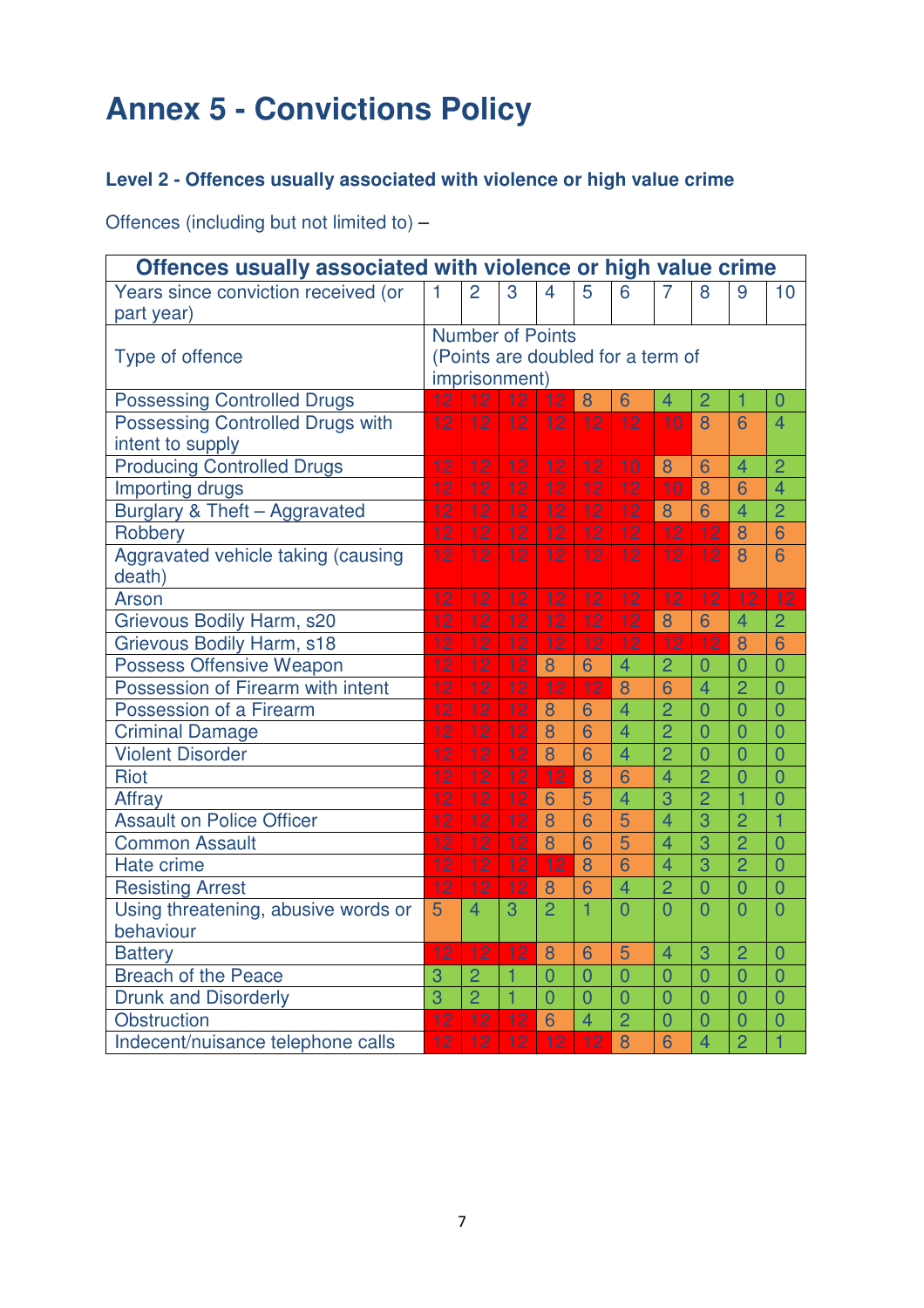### **Level 3 - Dishonesty crime**

Offences (including but not limited to) –

| <b>Dishonesty Crime</b>                  |                                   |                         |    |                |                |                |                |                |                |                |
|------------------------------------------|-----------------------------------|-------------------------|----|----------------|----------------|----------------|----------------|----------------|----------------|----------------|
| Years since conviction received (or      |                                   | $\overline{2}$          | 3  | $\overline{4}$ | 5              | 6              | 7              | 8              | 9              | 10             |
| part year)                               |                                   |                         |    |                |                |                |                |                |                |                |
|                                          |                                   | <b>Number of Points</b> |    |                |                |                |                |                |                |                |
| Type of offence                          | (Points are doubled for a term of |                         |    |                |                |                |                |                |                |                |
|                                          |                                   | imprisonment)           |    |                |                |                |                |                |                |                |
| <b>Theft</b>                             | 12                                | 12                      | 12 | 6              | $\overline{4}$ | $\overline{2}$ |                | 0              | $\overline{0}$ | $\overline{0}$ |
| Theft - Shoplifting                      | 12                                | 12                      | 12 | 6              | $\overline{4}$ | $\overline{2}$ |                | $\overline{0}$ | $\overline{0}$ | $\overline{0}$ |
| Theft - Employee                         | 12                                | 12                      | 12 | 6              | $\overline{4}$ | $\overline{2}$ | 1              | $\overline{0}$ | $\overline{0}$ | $\overline{0}$ |
| Theft - from vehicle                     | 12                                | 12                      | 12 | 6              | $\overline{4}$ | 3              | $\overline{2}$ | $\overline{1}$ | $\overline{0}$ | $\overline{0}$ |
| Burglary & Theft - Dwelling              | 12                                | 12                      | 12 | 12             | 8              | 6              | $\overline{4}$ | $\overline{2}$ | 1              | $\overline{0}$ |
| Burglary & Theft - Non Dwelling          | 12                                | 12                      | 12 | 6              | $\overline{4}$ | 3              | $\overline{2}$ |                | $\overline{0}$ | $\overline{0}$ |
| <b>Fraudulent Use</b>                    | 12                                | 12                      | 12 | 6              | $\overline{4}$ | 3              | $\overline{2}$ |                | $\overline{0}$ | $\overline{0}$ |
| Handling/receiving                       | 12                                | 12                      | 12 | 6              | $\overline{4}$ | 3              | $\overline{2}$ |                | $\overline{0}$ | $\overline{0}$ |
| <b>Forgery</b>                           | 12                                | 12                      | 12 | 6              | $\overline{4}$ | 3              | $\overline{2}$ | 1              | $\overline{0}$ | $\overline{0}$ |
| Conspiracy to defraud                    | 12                                | 12                      | 12 | 6              | $\overline{4}$ | 3              | $\overline{2}$ |                | $\overline{0}$ | $\overline{0}$ |
| Obtaining money by deception             | 12                                | 12                      | 12 | 6              | $\overline{4}$ | 3              | $\overline{2}$ | 1              | $\overline{0}$ | $\overline{0}$ |
| Obtaining money by forged                | 12                                | 12                      | 12 | 6              | $\overline{4}$ | 3              | $\overline{2}$ |                | $\overline{0}$ | $\overline{0}$ |
| instrument                               |                                   |                         |    |                |                |                |                |                |                |                |
| Deception                                | 12                                | 12                      | 12 | 6              | 4              | 3              | $\overline{2}$ |                | $\overline{0}$ | $\overline{0}$ |
| <b>False Accounting</b>                  | 12                                | 12                      | 12 | 6              | $\overline{4}$ | 3              | $\overline{2}$ |                | $\overline{0}$ | $\overline{0}$ |
| <b>False Statement to obtain benefit</b> | 12                                | 12                      | 12 | 6              | $\overline{4}$ | 3              | $\overline{2}$ | 1              | $\overline{0}$ | $\overline{0}$ |
| Going equipped                           | 12                                | 12                      | 12 | 6              | $\overline{4}$ | 3              | $\overline{2}$ | $\overline{1}$ | $\overline{0}$ | $\overline{0}$ |
| Taking/driving or attempting to steal    | 12                                | 12                      | 12 | 6              | $\overline{4}$ | 3              | $\overline{2}$ |                | $\overline{0}$ | $\overline{0}$ |
| vehicle                                  |                                   |                         |    |                |                |                |                |                |                |                |
| Allow to be carried in a stolen vehicle  | 12                                | 12                      | 12 | 6              | 4              | 3              | $\overline{2}$ | 1              | $\overline{0}$ | $\overline{0}$ |
| Perverting the course of justice         | 12                                | 12                      | 12 | 12             | 8              | 6              | $\overline{4}$ | $\overline{2}$ | $\overline{0}$ | $\overline{0}$ |

### **Level 3 – Smoking offences**

Offences (including but not limited to) –

|                                     | <b>Smoking</b> |               |  |  |  |                                   |  |  |
|-------------------------------------|----------------|---------------|--|--|--|-----------------------------------|--|--|
| Years since conviction received (or |                |               |  |  |  | 6                                 |  |  |
| part year)                          |                |               |  |  |  |                                   |  |  |
| <b>Number of Points</b>             |                |               |  |  |  |                                   |  |  |
| Type of offence                     |                |               |  |  |  | (Points are doubled for a term of |  |  |
|                                     |                | imprisonment) |  |  |  |                                   |  |  |
| Smoking in a licensed vehicle       |                |               |  |  |  |                                   |  |  |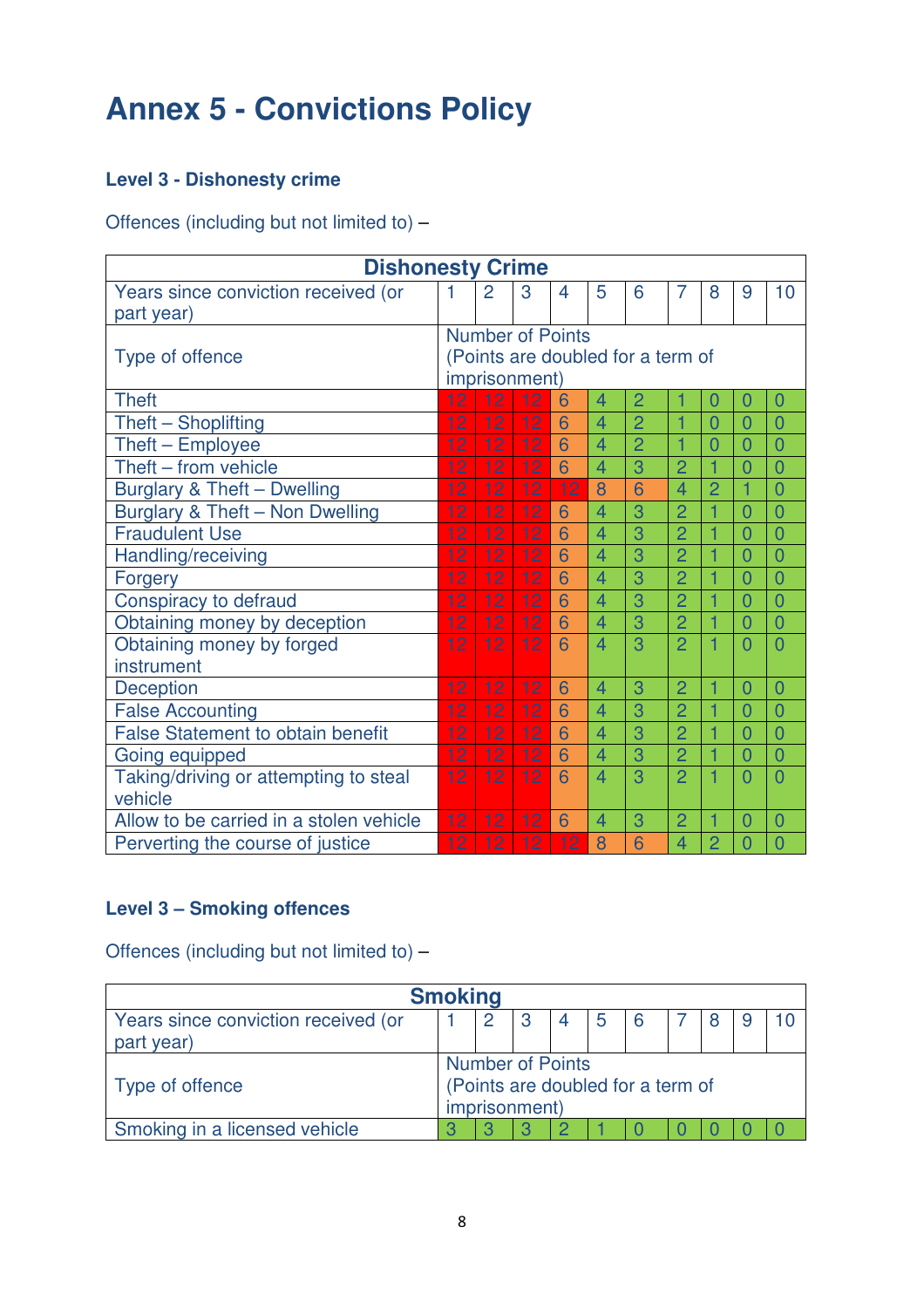## **5.3 Road Traffic/Motoring Convictions**

### **Level 1 – Driving offences involving the loss of life**

| <b>Code</b> | <b>Offence</b>                     | <b>Number of Points</b>             |
|-------------|------------------------------------|-------------------------------------|
| <b>BA40</b> | Causing death by driving while     | 12 for all offences listed in this  |
|             | disqualified                       | table                               |
| <b>BA60</b> | Causing serious injury by driving  |                                     |
|             | while disqualified                 | Unless there are exceptional        |
| <b>CD40</b> | Causing death through careless     | circumstances a licence will not    |
|             | driving when unfit through drink   | normally be granted where the       |
| <b>CD50</b> | Causing death by careless driving  | applicant has a conviction for such |
|             | when unfit through drugs           | an offence.                         |
| <b>CD60</b> | Causing death by careless driving  |                                     |
|             | with alcohol level above the limit |                                     |
| <b>CD70</b> | Causing death by careless driving  | A current licence would be          |
|             | then failing to supply a specimen  | revoked in all but the most         |
|             | for alcohol analysis               | exceptional circumstances           |
| <b>CD80</b> | Causing death by careless or       |                                     |
|             | inconsiderate driving              |                                     |
| <b>CD90</b> | Causing death by driving:          |                                     |
|             | unlicensed, disqualified or        |                                     |
|             | uninsured drivers                  |                                     |
| <b>DD60</b> | Manslaughter or culpable homicide  |                                     |
|             | while driving a vehicle            |                                     |
| <b>DD80</b> | Causing death by dangerous         |                                     |
|             | driving                            |                                     |
| <b>DG60</b> | Causing death by careless driving  |                                     |
|             | with drug level above the limit    |                                     |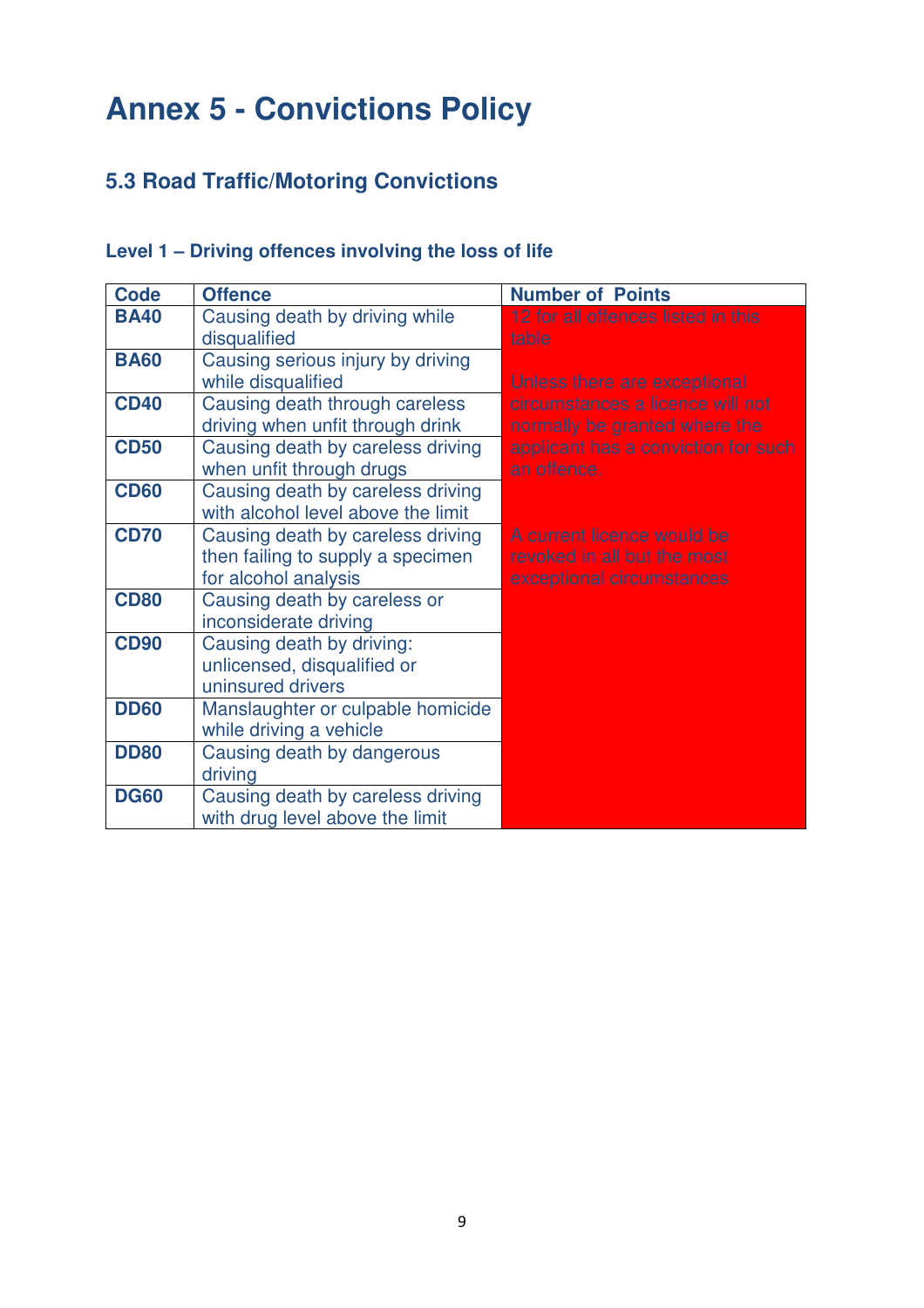#### **Level 2 – Driving under the influence of alcohol/drugs and other serious driving offences**

|             | Years since conviction received (or                     | 1               | $\overline{2}$          | 3  | 4  | 5  | 6                                 | $\overline{7}$ | 8              | 9              | 10 |
|-------------|---------------------------------------------------------|-----------------|-------------------------|----|----|----|-----------------------------------|----------------|----------------|----------------|----|
| part year)  |                                                         |                 |                         |    |    |    |                                   |                |                |                |    |
| Code        | <b>Offence</b>                                          |                 | <b>Number of Points</b> |    |    |    |                                   |                |                |                |    |
|             |                                                         |                 |                         |    |    |    | (Points are doubled for a term of |                |                |                |    |
|             |                                                         |                 | imprisonment)           |    |    |    |                                   |                |                |                |    |
| <b>AC10</b> | Failing to stop after an<br>accident                    | 12              | 12                      | 12 | 12 | 12 | 8                                 | 6              | 4              | $\overline{2}$ | 1  |
| <b>BA10</b> | Driving while disqualified                              | 12              | 12                      | 12 | 12 | 12 | 8                                 | 6              | 4              | $\overline{2}$ | 1  |
|             | by order of court                                       |                 |                         |    |    |    |                                   |                |                |                |    |
| <b>BA30</b> | Attempting to drive while                               | 12              | 12                      | 12 | 12 | 12 | 8                                 | 6              | $\overline{4}$ | $\overline{2}$ | 1  |
|             | disqualified by order of                                |                 |                         |    |    |    |                                   |                |                |                |    |
| <b>CU80</b> | court                                                   | 12              | 12                      | 12 | 12 | 12 | 8                                 | 6              | $\overline{4}$ | $\overline{2}$ | 1  |
|             | Breach of requirement as<br>to control of the vehicle,  |                 |                         |    |    |    |                                   |                |                |                |    |
|             | mobile phone etc.                                       |                 |                         |    |    |    |                                   |                |                |                |    |
| <b>DD10</b> | Causing serious injury by                               | 12              | 12                      | 12 | 12 | 12 | 8                                 | 6              | $\overline{4}$ | $\overline{2}$ | 1  |
|             | dangerous driving                                       |                 |                         |    |    |    |                                   |                |                |                |    |
| <b>DD40</b> | Dangerous driving                                       | 12              | 12                      | 12 | 12 | 12 | 8                                 | 6              | $\overline{4}$ | $\overline{2}$ | 1  |
| <b>DD90</b> | <b>Furious driving</b>                                  | 12              | 12                      | 12 | 12 | 12 | 8                                 | 6              | $\overline{4}$ | $\overline{2}$ | 1  |
| <b>DG10</b> | Driving or attempting to                                | 12              | 12                      | 12 | 12 | 12 | 8                                 | 6              | $\overline{4}$ | $\overline{2}$ | 1  |
|             | drive with drug level                                   |                 |                         |    |    |    |                                   |                |                |                |    |
|             | above the specified limit                               |                 |                         |    |    |    |                                   |                |                |                |    |
| <b>DG40</b> | In charge of a vehicle                                  | 12              | 12                      | 12 | 12 | 12 | 8                                 | 6              | $\overline{4}$ | $\overline{2}$ | 1  |
|             | while drug level above a                                |                 |                         |    |    |    |                                   |                |                |                |    |
| <b>DR10</b> | specified limit<br>Driving or attempting to             | 12              | 12                      | 12 | 12 | 12 | 8                                 | 6              | $\overline{4}$ | $\overline{2}$ | 1  |
|             | drive with alcohol level                                |                 |                         |    |    |    |                                   |                |                |                |    |
|             | above the limit                                         |                 |                         |    |    |    |                                   |                |                |                |    |
| <b>DR20</b> | Driving or attempting to                                | 12              | 12                      | 12 | 12 | 12 | 8                                 | 6              | $\overline{4}$ | $\overline{2}$ | 1  |
|             | drive while unfit through                               |                 |                         |    |    |    |                                   |                |                |                |    |
|             | drink                                                   |                 |                         |    |    |    |                                   |                |                |                |    |
| <b>DR30</b> | Driving or attempting to                                | 12              | 12                      | 12 | 12 | 12 | 8                                 | 6              | $\overline{4}$ | $\overline{2}$ | 1  |
|             | drive then failing to                                   |                 |                         |    |    |    |                                   |                |                |                |    |
|             | supply a specimen for                                   |                 |                         |    |    |    |                                   |                |                |                |    |
| <b>DR31</b> | analysis                                                | 12 <sub>2</sub> | 12                      | 12 |    |    | 8                                 | 6              | $\overline{4}$ |                |    |
|             | Driving or attempting to<br>drive then refusing to give |                 |                         |    | 12 | 12 |                                   |                |                | $\overline{2}$ | 1  |
|             | permission for analysis of                              |                 |                         |    |    |    |                                   |                |                |                |    |
|             | a blood sample that was                                 |                 |                         |    |    |    |                                   |                |                |                |    |
|             | taken without consent                                   |                 |                         |    |    |    |                                   |                |                |                |    |
|             | due to incapacity                                       |                 |                         |    |    |    |                                   |                |                |                |    |
| <b>DR40</b> | In charge of a vehicle                                  | 12              | 12                      | 12 | 12 | 12 | 8                                 | 6              | $\overline{4}$ | $\overline{2}$ | 1  |
|             | while alcohol level above                               |                 |                         |    |    |    |                                   |                |                |                |    |
|             | limit                                                   |                 |                         |    |    |    |                                   |                |                |                |    |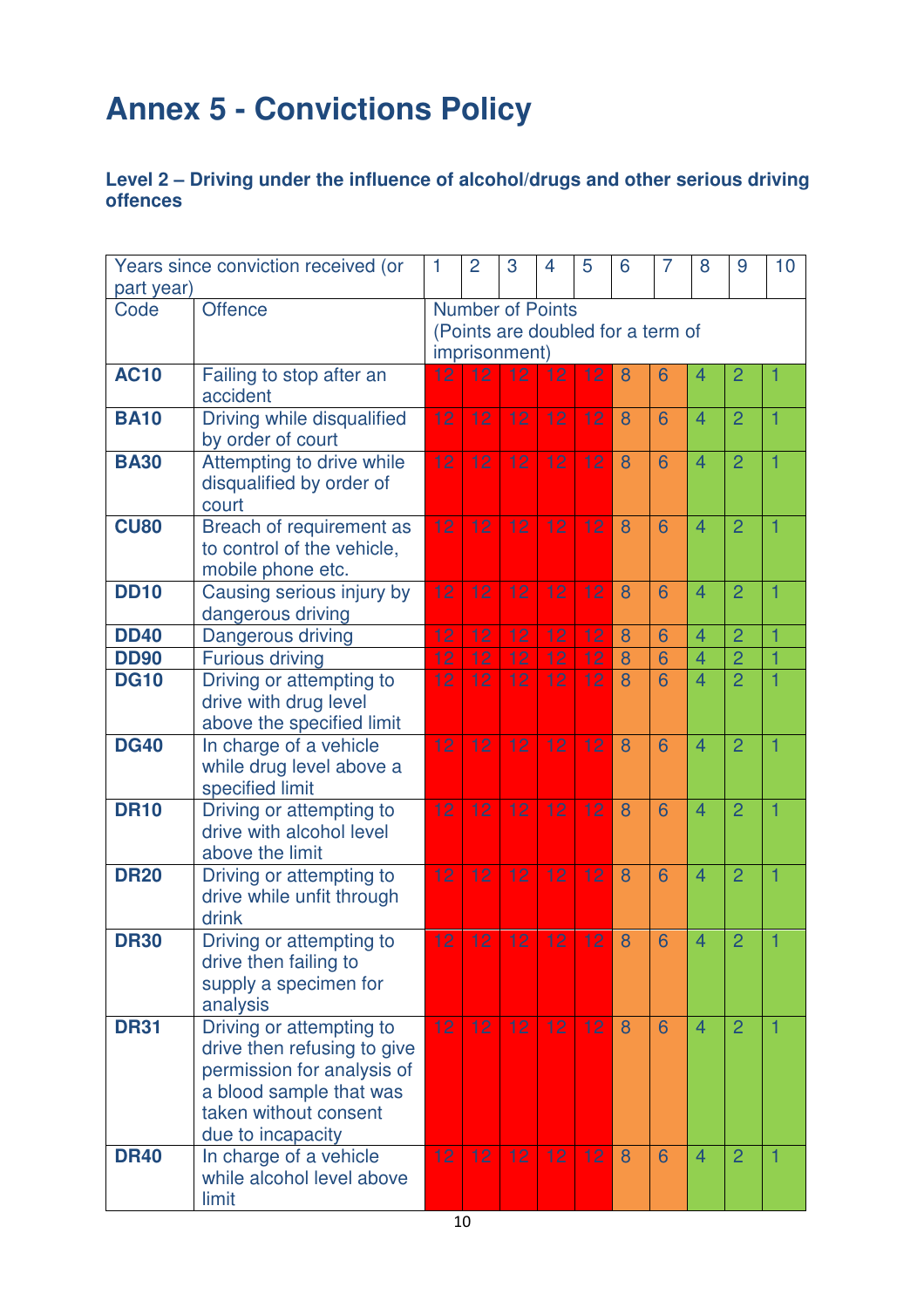| <b>DR50</b> | In charge of a vehicle<br>while unfit through drink                                                                                                                                                                                | 12 | 12 | 12 | 12             | 12             | 8 | 6              | 4                        | 2              |                |
|-------------|------------------------------------------------------------------------------------------------------------------------------------------------------------------------------------------------------------------------------------|----|----|----|----------------|----------------|---|----------------|--------------------------|----------------|----------------|
| <b>DR60</b> | Failure to provide a<br>specimen for analysis in<br>circumstances other than<br>driving or attempting to<br>drive                                                                                                                  | 12 | 12 | 12 | 12             | 12             | 8 | 6              | $\overline{4}$           | $\overline{2}$ | 1              |
| <b>DR61</b> | Driving or attempting to<br>drive then refusing to give<br>permission for analysis of<br>a blood sample that was<br>taken without consent<br>due to incapacity in<br>circumstances other than<br>driving or attempting to<br>drive | 12 | 12 | 12 | 12             | 12             | 8 | 6              | $\overline{4}$           | $\overline{2}$ | 1              |
| <b>DR70</b> | Failure to provide a<br>specimen for breath test                                                                                                                                                                                   | 12 | 12 | 12 | 12             | 12             | 8 | 6              | $\overline{4}$           | $\overline{2}$ | 1              |
| <b>DR80</b> | Driving or attempting to<br>drive when unfit through<br>drugs                                                                                                                                                                      | 12 | 12 | 12 | 12             | 12             | 8 | 6              | $\overline{4}$           | $\overline{2}$ | 1              |
| <b>DR90</b> | In charge of a vehicle<br>when unfit through drugs                                                                                                                                                                                 | 12 | 12 | 12 | 12             | 12             | 8 | 6              | $\overline{4}$           | $\overline{2}$ | 1              |
| <b>AC20</b> | Failing to give particulars<br>or report an accident<br>within 24 hours                                                                                                                                                            | 12 | 12 | 12 | 12             | 12             | 8 | 6              | $\overline{4}$           | $\overline{2}$ |                |
| <b>AC30</b> | <b>Undefined accident</b><br>offences                                                                                                                                                                                              | 12 | 12 | 12 | 12             | 12             | 8 | 6              | $\overline{\mathcal{A}}$ | $\overline{2}$ | 1              |
| <b>IN10</b> | Using a vehicle uninsured<br>against third party risks                                                                                                                                                                             | 12 | 10 | 8  | $\overline{7}$ | 6              | 5 | $\overline{4}$ | 3                        | $\overline{2}$ | 1              |
| <b>LC20</b> | Driving otherwise than in<br>accordance with a licence                                                                                                                                                                             | 12 | 10 | 8  | $\overline{7}$ | 6              | 5 | $\overline{4}$ | 3                        | $\overline{2}$ | 1              |
| <b>MS50</b> | Motor racing on the<br>highway                                                                                                                                                                                                     | 12 | 10 | 8  | $\overline{7}$ | 6              | 5 | 4              | 3                        | $\overline{2}$ | 1              |
| <b>MS90</b> | Failure to give<br>information as to the<br>identity of a driver etc.                                                                                                                                                              | 12 | 10 | 8  | $\overline{7}$ | 6              | 5 | $\overline{4}$ | 3                        | $\overline{2}$ | 1              |
| <b>UT50</b> | Aggravated taking of a<br>vehicle                                                                                                                                                                                                  | 12 | 12 | 12 | 6              | $\overline{4}$ | 3 | $\overline{2}$ | 1                        | $\overline{0}$ | $\overline{0}$ |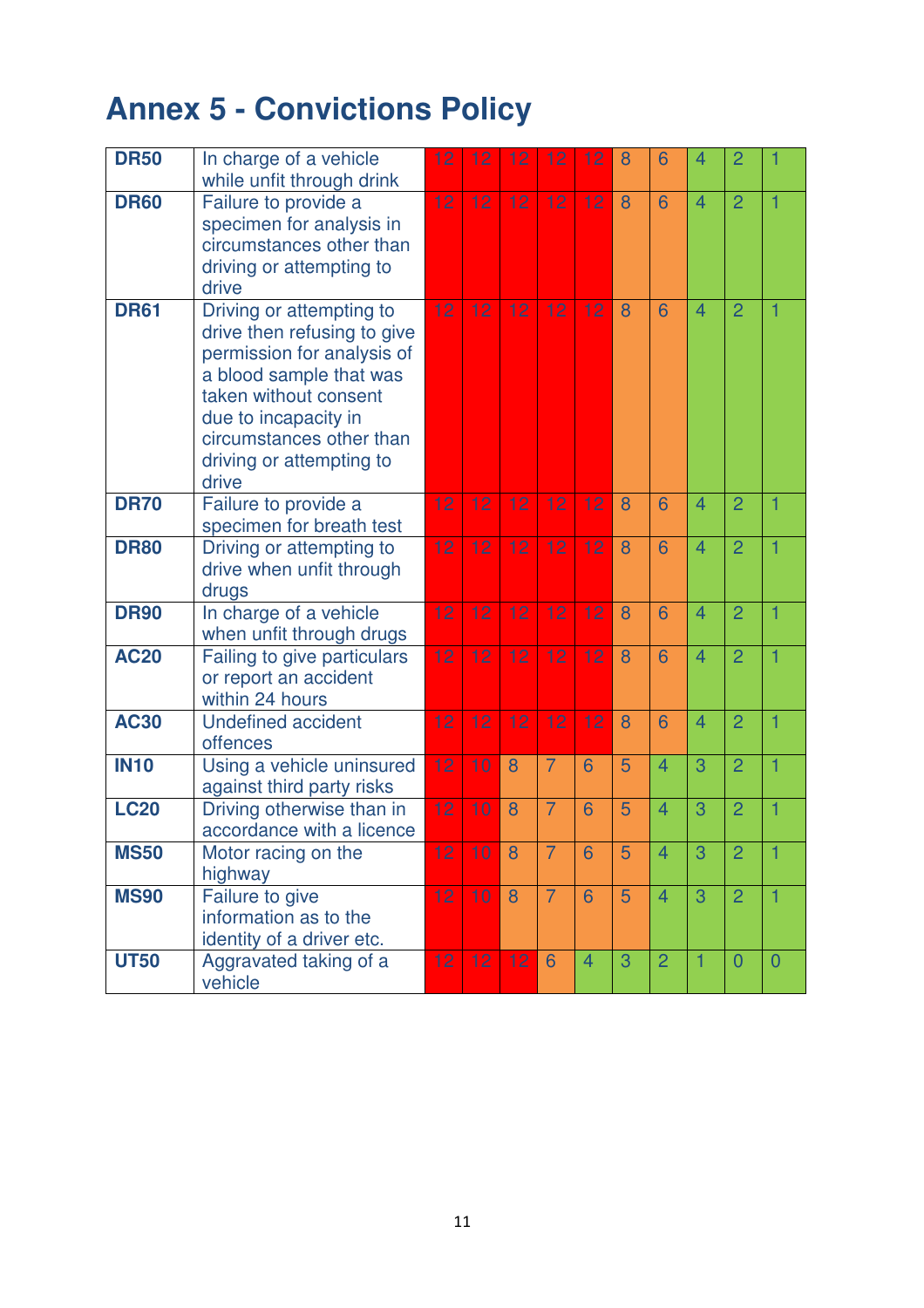| part year)  | Years since conviction received (or                                                         |                                                                               | $\overline{2}$  | 3               | 4               | 5 | 6 |                | 8              | 9 | 10     |
|-------------|---------------------------------------------------------------------------------------------|-------------------------------------------------------------------------------|-----------------|-----------------|-----------------|---|---|----------------|----------------|---|--------|
| Code        | <b>Offence</b>                                                                              | <b>Number of Points</b><br>(Points are doubled for a term of<br>imprisonment) |                 |                 |                 |   |   |                |                |   |        |
| <b>LC30</b> | Driving after making a<br>false declaration about<br>fitness when applying for<br>a licence | 12 <sup>1</sup>                                                               | 12 <sup>2</sup> | 12 <sub>1</sub> | 12              | 8 | 6 | 4              | 2              |   |        |
| <b>LC40</b> | Driving a vehicle having<br>failed to notify a disability                                   | 12 <sub>1</sub>                                                               | 12 <sup>2</sup> | 12 <sup>°</sup> | 12              | 8 | 6 | 4              | $\overline{2}$ |   | $\cup$ |
| <b>LC50</b> | Driving after a licence<br>has been revoked or<br>refused on medical<br>grounds             | 12 <sup>2</sup>                                                               | 12 <sup>2</sup> | 12 <sup>2</sup> | 12 <sub>1</sub> | 8 | 6 | $\overline{4}$ | $\overline{2}$ |   | O      |
| <b>MS70</b> | Driving with uncorrected<br>defective eyesight                                              | 12 <sup>2</sup>                                                               | 12 <sub>1</sub> | 12 <sub>1</sub> | 12 <sub>1</sub> | 8 | 6 | 4              | $\overline{2}$ |   | O      |
| <b>MS80</b> | Refusing to submit to an<br>eye test                                                        | 12 <sup>2</sup>                                                               | 12 <sub>1</sub> | 12 <sub>1</sub> | 12 <sup>2</sup> | 8 | 6 | 4              | $\overline{2}$ |   | $\Box$ |

#### **Level 2 - Convictions relating to Personal Health**

Please note - Where a licensed driver receives a conviction relating to personal health it will be regarded as a high risk to public safety and immediate suspension will be considered until all safety issues have been resolved and in any other case consideration should be given to revocation.

Where there is a second conviction relating to personal health or any failure to comply with any reasonable request from an authorised officer of the Council in respect of their enquiries into the matter, consideration should be given to the immediate suspension of the licence, its revocation, or a refusal to renew.

#### **Level 3 – Intermediate Road Traffic Offences – Speeding, careless driving, construction and use offences**

|             | Years since conviction received (or | 3<br>5<br>2<br>9<br>8             |                 |                   |                 |    |   |   |   |   |  |
|-------------|-------------------------------------|-----------------------------------|-----------------|-------------------|-----------------|----|---|---|---|---|--|
| part year)  |                                     |                                   |                 |                   |                 |    |   |   |   |   |  |
| Code        | <b>Offence</b>                      | <b>Number of Points</b>           |                 |                   |                 |    |   |   |   |   |  |
|             |                                     | (Points are doubled for a term of |                 |                   |                 |    |   |   |   |   |  |
|             |                                     |                                   |                 | imprisonment)     |                 |    |   |   |   |   |  |
| <b>AC10</b> | Failing to stop after an            | 12 <sub>1</sub>                   |                 | $12 \mid 12 \mid$ | 12 <sup>1</sup> | 12 | 8 | 6 |   |   |  |
|             | accident                            |                                   |                 |                   |                 |    |   |   |   |   |  |
| <b>BA10</b> | Driving while disqualified          | 12                                | 12 <sub>1</sub> | 12 <sub>2</sub>   | 12 <sup>°</sup> | 12 | 8 | 6 | 4 | 2 |  |
|             | by order of court                   |                                   |                 |                   |                 |    |   |   |   |   |  |
| <b>CU10</b> | Using a vehicle with                | З                                 | З               | З                 | З               | 2  |   |   |   |   |  |
|             | defective brakes                    |                                   |                 |                   |                 |    |   |   |   |   |  |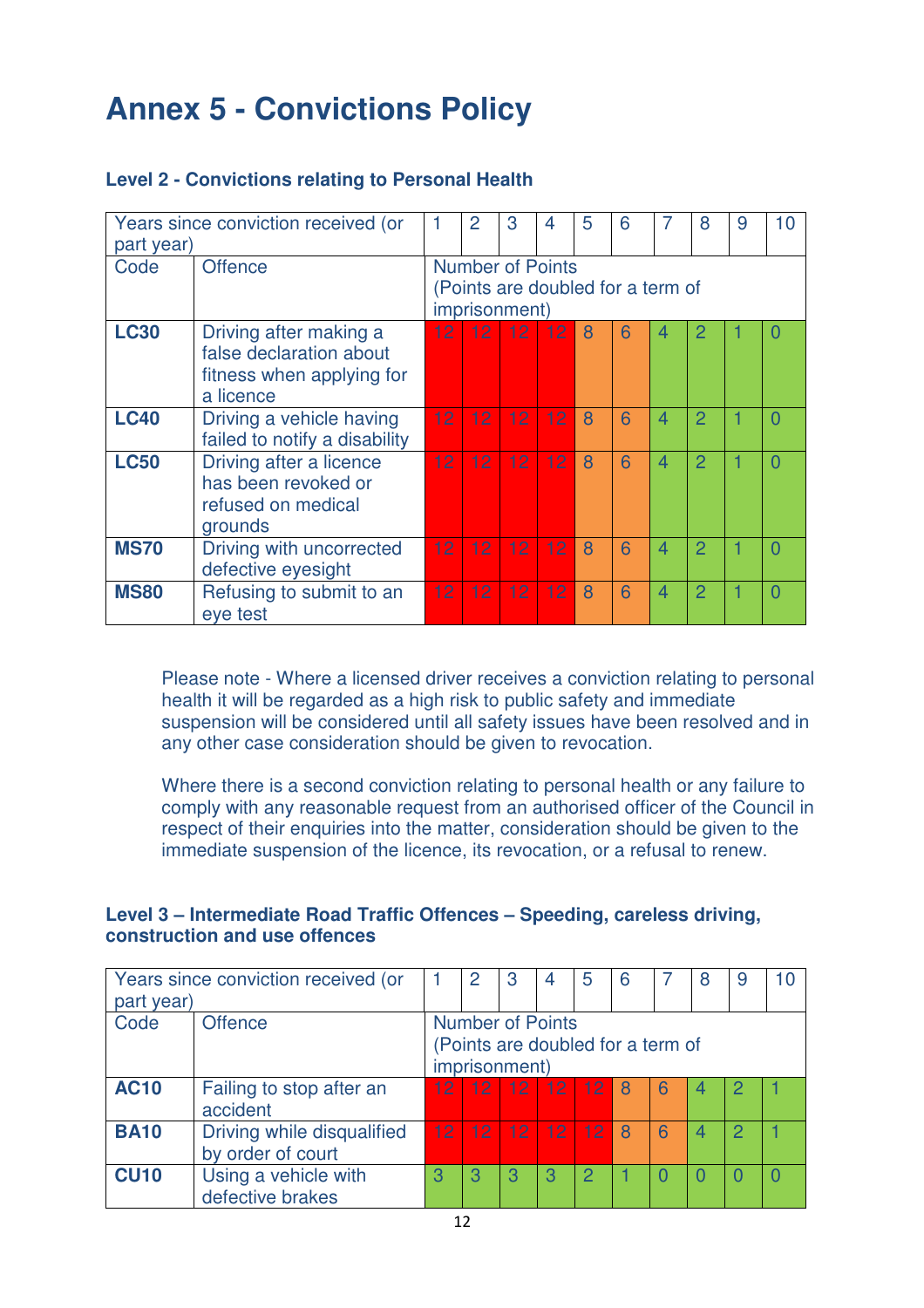| <b>CU20</b> | Causing or likely to cause<br>danger by reason of use<br>of unsuitable vehicle or<br>using a vehicle with parts<br>or accessories (excluding<br>brakes, steering or tyres)<br>in a dangerous condition | 3               | 3 | 3 | 3               | $\overline{2}$ | 1              | 0              | $\overline{0}$ | $\overline{0}$ | $\overline{0}$ |
|-------------|--------------------------------------------------------------------------------------------------------------------------------------------------------------------------------------------------------|-----------------|---|---|-----------------|----------------|----------------|----------------|----------------|----------------|----------------|
| <b>CU30</b> | Using a vehicle with<br>defective tyre (points<br>given per tyre)                                                                                                                                      | $\overline{3}$  | 3 | 3 | 3               | $\overline{2}$ | 1              | $\overline{0}$ | $\overline{0}$ | $\overline{0}$ | $\overline{0}$ |
| <b>CU40</b> | Using a vehicle with<br>defective steering                                                                                                                                                             | 3               | 3 | 3 | 3               | $\overline{2}$ | 1              | $\overline{0}$ | $\overline{0}$ | $\overline{0}$ | $\overline{0}$ |
| <b>CU50</b> | Causing or likely to cause<br>danger by reason of load<br>or passengers                                                                                                                                | $\overline{3}$  | 3 | 3 | 3               | $\overline{2}$ | 1              | $\overline{0}$ | $\overline{0}$ | $\overline{0}$ | $\overline{0}$ |
| <b>CD10</b> | Driving without due care<br>and attention                                                                                                                                                              | 10              | 9 | 8 | $\overline{7}$  | 6              | 5              | $\overline{4}$ | 3              | $\overline{2}$ | $\overline{1}$ |
| <b>CD20</b> | <b>Driving without</b><br>reasonable consideration<br>for other road users                                                                                                                             | 10              | 9 | 8 | $\overline{7}$  | 6              | 5              | 4              | 3              | $\overline{2}$ | $\overline{1}$ |
| <b>CD30</b> | Driving without due care<br>and attention or without<br>reasonable consideration<br>for other road users                                                                                               | 10              | 9 | 8 | $\overline{7}$  | 6              | 5              | $\overline{4}$ | 3              | $\overline{2}$ | $\overline{1}$ |
| <b>SP10</b> | <b>Exceeding goods vehicle</b><br>speed limits                                                                                                                                                         | $\overline{6}$  | 6 | 6 | 6               | 5              | $\overline{4}$ | 3              | $\overline{2}$ | 1              | $\overline{0}$ |
| <b>SP20</b> | <b>Exceeding speed limit for</b><br>type of vehicle (excluding<br>goods or passenger<br>vehicles)                                                                                                      | $6\overline{6}$ | 6 | 6 | 6               | 5              | $\overline{4}$ | 3              | $\overline{2}$ | 1              | $\overline{0}$ |
| <b>SP30</b> | <b>Exceeding statutory</b><br>speed limit on a public<br>road                                                                                                                                          | 6               | 6 | 6 | 6               | 5              | $\overline{4}$ | 3              | $\overline{2}$ | 1              | $\overline{0}$ |
| <b>SP40</b> | <b>Exceeding passenger</b><br>vehicle speed limit                                                                                                                                                      | 6               | 6 | 6 | $6\overline{6}$ | 5              | $\overline{4}$ | 3              | $\overline{2}$ | $\overline{1}$ | $\overline{0}$ |
| <b>SP50</b> | Exceeding speed limit on<br>a motorway                                                                                                                                                                 | $6\overline{6}$ | 6 | 6 | 6               | 5              | $\overline{4}$ | 3              | $\overline{2}$ | 1              | $\overline{0}$ |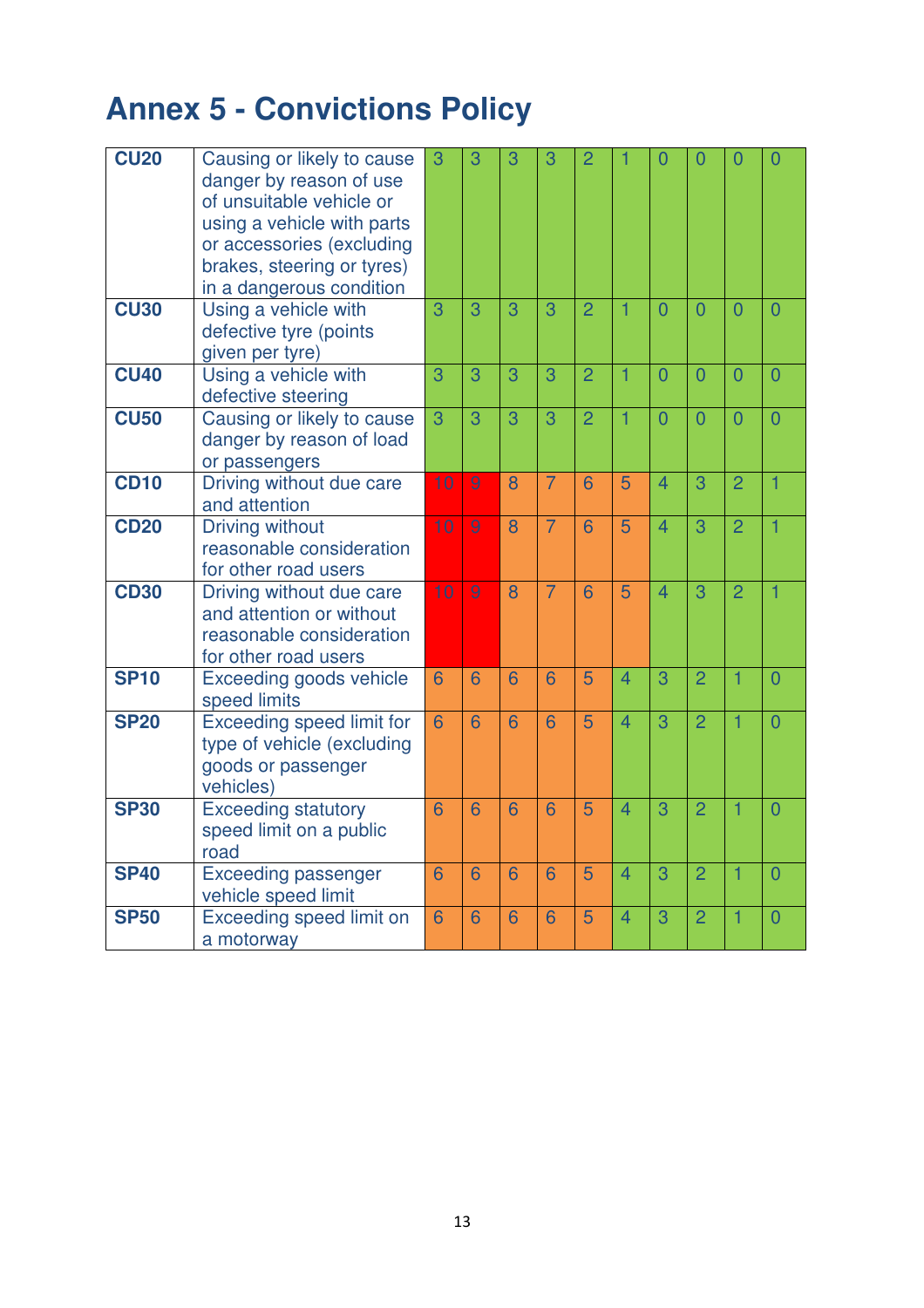#### **Level 4 – Minor Road Traffic Offences – Motorway, pedestrian crossing, traffic direction and signs and miscellaneous offences**

|             | Years since conviction received (or        | 1              | $\overline{2}$          | 3              | 4              | 5              | 6                                 | 7              | 8              | 9              | 10             |
|-------------|--------------------------------------------|----------------|-------------------------|----------------|----------------|----------------|-----------------------------------|----------------|----------------|----------------|----------------|
| part year)  |                                            |                |                         |                |                |                |                                   |                |                |                |                |
| Code        | Offence                                    |                | <b>Number of Points</b> |                |                |                |                                   |                |                |                |                |
|             |                                            |                |                         |                |                |                | (Points are doubled for a term of |                |                |                |                |
|             |                                            |                | imprisonment)           |                |                |                |                                   |                |                |                |                |
| <b>MS10</b> | Leaving a vehicle in a                     | 3              | 3                       | 3              | 3              | $\overline{2}$ |                                   | $\overline{0}$ | $\overline{0}$ | $\overline{0}$ | $\overline{0}$ |
|             | dangerous position                         |                |                         |                |                |                |                                   |                |                |                |                |
| <b>MS20</b> | Unlawful pillion riding                    | 3              | 3                       | 3              | 3              | $\overline{2}$ | 1                                 | $\overline{0}$ | $\overline{0}$ | $\overline{0}$ | $\overline{0}$ |
| <b>MS30</b> | <b>Play Street Offences</b>                | $\overline{2}$ | $\overline{2}$          | $\overline{2}$ | $\overline{2}$ |                | 0                                 | $\overline{0}$ | $\overline{0}$ | $\overline{0}$ | $\overline{0}$ |
| <b>MS60</b> | Offences not covered by                    |                |                         |                |                |                |                                   |                |                |                |                |
|             | other codes (as                            |                |                         |                |                |                |                                   |                |                |                |                |
|             | appropriate)                               |                |                         |                |                |                |                                   |                |                |                |                |
| <b>MW10</b> | Contravention of special                   | 3              | 3                       | 3              | 3              | $\overline{2}$ | 1                                 | $\overline{0}$ | $\overline{0}$ | $\overline{0}$ | $\overline{0}$ |
|             | roads regulations                          |                |                         |                |                |                |                                   |                |                |                |                |
|             | (excluding speed limits)                   |                |                         |                |                |                |                                   |                |                |                |                |
| <b>PC10</b> | Undefined contravention                    | 3              | 3                       | 3              | 3              | $\overline{2}$ | 1                                 | $\overline{0}$ | $\overline{0}$ | $\overline{0}$ | $\overline{0}$ |
|             | of pedestrian crossing                     |                |                         |                |                |                |                                   |                |                |                |                |
|             | regulations                                |                |                         |                |                |                |                                   |                |                |                |                |
| <b>PC20</b> | <b>Contravention of</b>                    | 3              | 3                       | 3              | 3              | $\overline{2}$ | 1                                 | $\overline{0}$ | $\overline{0}$ | $\overline{0}$ | $\overline{0}$ |
|             | pedestrian crossing                        |                |                         |                |                |                |                                   |                |                |                |                |
|             | regulations with moving                    |                |                         |                |                |                |                                   |                |                |                |                |
|             | vehicle                                    |                |                         |                |                |                |                                   |                |                |                |                |
| <b>PC30</b> | <b>Contravention of</b>                    | 3              | 3                       | 3              | 3              | $\overline{2}$ | 1                                 | $\overline{0}$ | $\overline{0}$ | $\overline{0}$ | $\overline{0}$ |
|             | pedestrian crossing                        |                |                         |                |                |                |                                   |                |                |                |                |
|             | regulations with                           |                |                         |                |                |                |                                   |                |                |                |                |
|             | stationary vehicle                         |                |                         |                |                |                |                                   |                |                |                |                |
| <b>TS10</b> | Failing to comply with                     | 3              | 3                       | 3              | 3              | $\overline{2}$ | 1                                 | $\overline{0}$ | $\overline{0}$ | $\overline{0}$ | $\overline{0}$ |
|             | traffic light signals                      |                |                         |                |                |                |                                   |                |                |                |                |
| <b>TS20</b> | Failing to comply with                     | 3              | 3                       | 3              | 3              | $\overline{2}$ | 1                                 | $\overline{0}$ | 0              | $\overline{0}$ | $\overline{0}$ |
|             | double white lines                         |                |                         |                |                |                |                                   |                |                |                |                |
| <b>TS30</b> | Failing to comply with                     | 3              | 3                       | 3              | 3              | $\overline{2}$ | 1                                 | $\overline{0}$ | $\overline{0}$ | $\overline{0}$ | $\overline{0}$ |
|             | 'stop' sign                                |                |                         |                |                |                |                                   |                |                |                |                |
| <b>TS40</b> | Failing to comply with<br>direction of     | 3              | 3                       | 3              | 3              | $\overline{2}$ |                                   | $\Omega$       | 0              | 0              | $\Omega$       |
|             |                                            |                |                         |                |                |                |                                   |                |                |                |                |
| <b>TS50</b> | constable/warden<br>Failing to comply with | 3              | 3                       | 3              | 3              | $\overline{2}$ | 1                                 | $\overline{0}$ | $\overline{0}$ | $\overline{0}$ | $\overline{0}$ |
|             |                                            |                |                         |                |                |                |                                   |                |                |                |                |
|             | traffic sign (excluding                    |                |                         |                |                |                |                                   |                |                |                |                |
| <b>TS60</b> | 'stop' signs)<br>Failing to comply with    | 3              | 3                       | 3              | 3              | $\overline{2}$ | 1                                 | $\overline{0}$ | $\overline{0}$ | $\overline{0}$ | $\overline{0}$ |
|             | school crossing patrol                     |                |                         |                |                |                |                                   |                |                |                |                |
|             |                                            |                |                         |                |                |                |                                   |                |                |                |                |
| <b>TS70</b> | sign<br><b>Undefined failure to</b>        | 3              | 3                       | 3              | 3              | $\overline{2}$ | 1                                 | $\overline{0}$ | $\overline{0}$ | $\overline{0}$ | $\overline{0}$ |
|             | comply with traffic                        |                |                         |                |                |                |                                   |                |                |                |                |
|             | directions sign                            |                |                         |                |                |                |                                   |                |                |                |                |
|             |                                            |                |                         |                |                |                |                                   |                |                |                |                |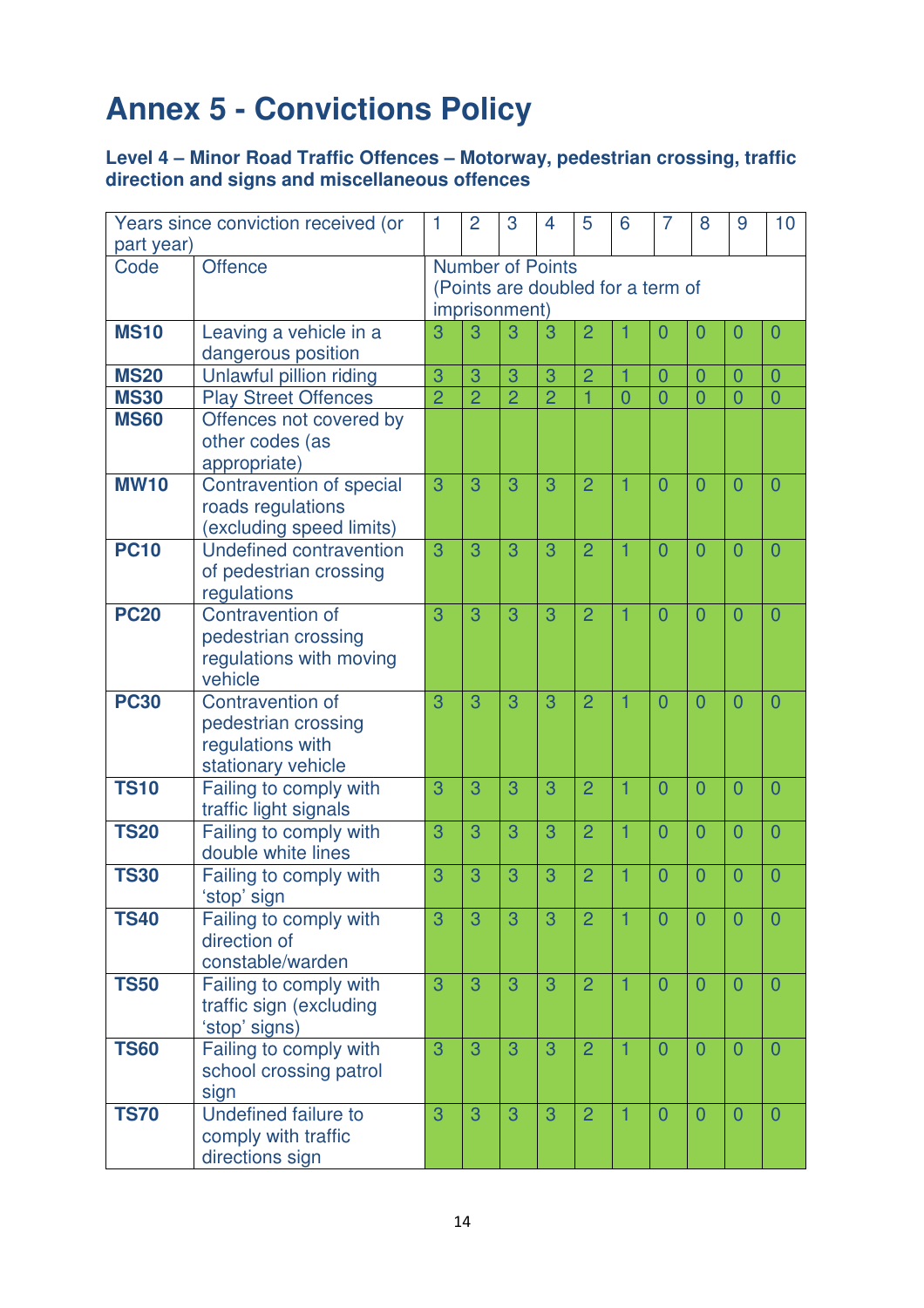## **6. Totting Up**

6.1 If the number of current points on the DVLA licence exceeds 12 points a new application will be refused or a current licence suspended or revoked. A further application will not be approved until the DVLA licence demonstrates that the number of current points on the licence is below 12 points.

6.2 When disqualified from driving under the 'totting up' procedures, the licence will remain suspended until the driver has achieved a pass in 'driving skills' training with a nationally recognised and accredited driving assessment programme.

6.3 Where a licence shows 12 points or more but no disqualification was imposed because of 'exceptional hardship'; the requirement to undertake 'driving life skills' development and be successful will apply and must be achieved within 3 months of the Court decision or the licence will be suspended and not restored or renewed until successful in a 'driving life skills' programme with a nationally recognised and accredited driving assessment programme.

6.4 If there is a further period of disqualification the licence will be revoked and not considered for renewal for a minimum period of 12 months from the end of the disqualification period. Where there is a third period of disqualification the minimum period is 3 years. In both cases the licence will remain suspended and not restored or renewed until successful in a 'driving life skills' programme with a nationally recognised and accredited driving assessment programme.

### **7. Repeated convictions**

7.1 Repeated convictions on a DVLA licence for the following offences or combination of offences will result in a licence being refused, suspended or revoked and not restored until the number of active occasions for those types of offence has reduced to one or less.

| Code        | <b>Offence</b>                                                            |
|-------------|---------------------------------------------------------------------------|
| <b>CU10</b> | Using a vehicle with defective brakes                                     |
| <b>CU30</b> | Using a vehicle with defective tyre(s)                                    |
| <b>CU40</b> | Using a vehicle with defective steering                                   |
| <b>CU80</b> | Breach of requirement as to control of the vehicle, mobile telephone etc. |
| <b>IN10</b> | Using a vehicle uninsured against third party risks                       |

## **8. Failure to report a disqualification**

8.1 It may be that by the time the Council becomes aware of a disqualification, the period has passed and the driver is able to drive again. By being dishonest the intentions of the policy have been evaded.

8.2 In such circumstances the failure to report such a disqualification would